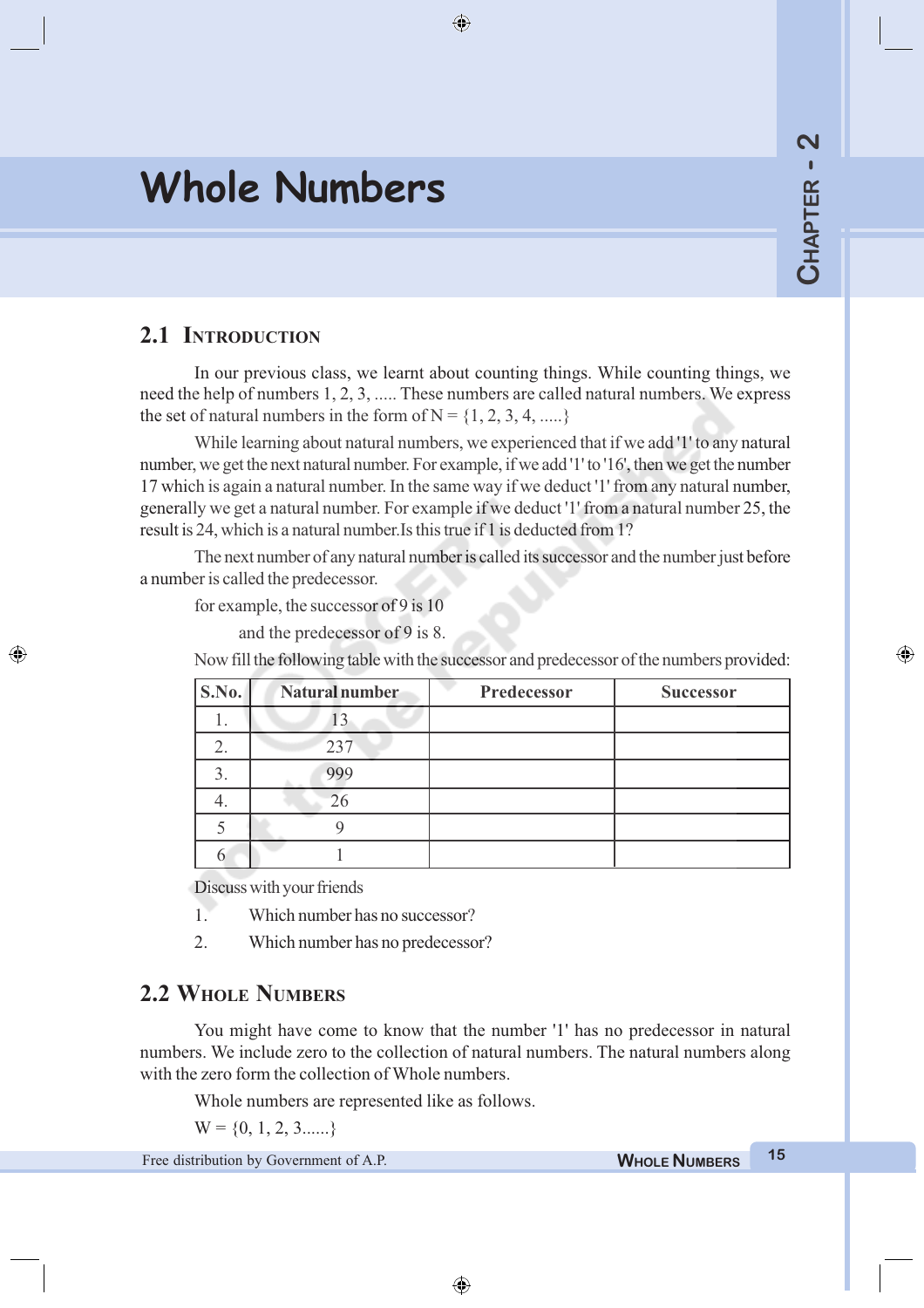# **DO THIS**

◈

Which is the smallest whole number?

### **THINK, DISCUSS AND WRITE**

1. Are all natural numbers whole numbers?

2. Are all whole numbers natural numbers?

# **2.3 REPRESENTATION OF WHOLE NUMBERS ON NUMBER LINE**

Draw a line. Mark a point on it. Label it as '0'. Mark as many points as you like on the line at equal distance to the right of 0. Label the points as1, 2, 3, 4, ..... respectiely. The distance between any two consecutive points is the unit distance. You can go to any whole number on the right.

 $\bigoplus$ 

The number line for whole numbers is:



On the number line given above you know that the successor of any number will lie to the right of that number. For example the successor of 3 is 4. 4 is greater than 3 and lies on the right side of number 3.

Now can we say that all the numbers that lie on the right of a number are greater than the number?

| S.No. | <b>Number</b> | <b>Position on number line</b> | <b>Relation between numbers</b> |
|-------|---------------|--------------------------------|---------------------------------|
| Ī.    | 12, 8         | 12 lies on the right of 8      | 12 > 8                          |
|       | 12, 16        |                                |                                 |
|       | 236, 210      |                                |                                 |
| 4.    | 1182, 9521    |                                |                                 |
|       | 10046, 10960  |                                |                                 |

Discuss with your friends and fill the table.

#### **Addition on number line**

Addition of whole numbers can be represented on number line. In the line given below, the addition of 2 and 3 is shown as below.



Start from 2, we add 3 to two. We make 3 jumps to the right on the number line, as shown above. We will reach at 5.

So,  $2 + 3 = 5$ 

So whenever we add two numbers we move on the number line towards right starting from any of them.

### **<sup>W</sup>HOLE NUMBERS <sup>16</sup>**





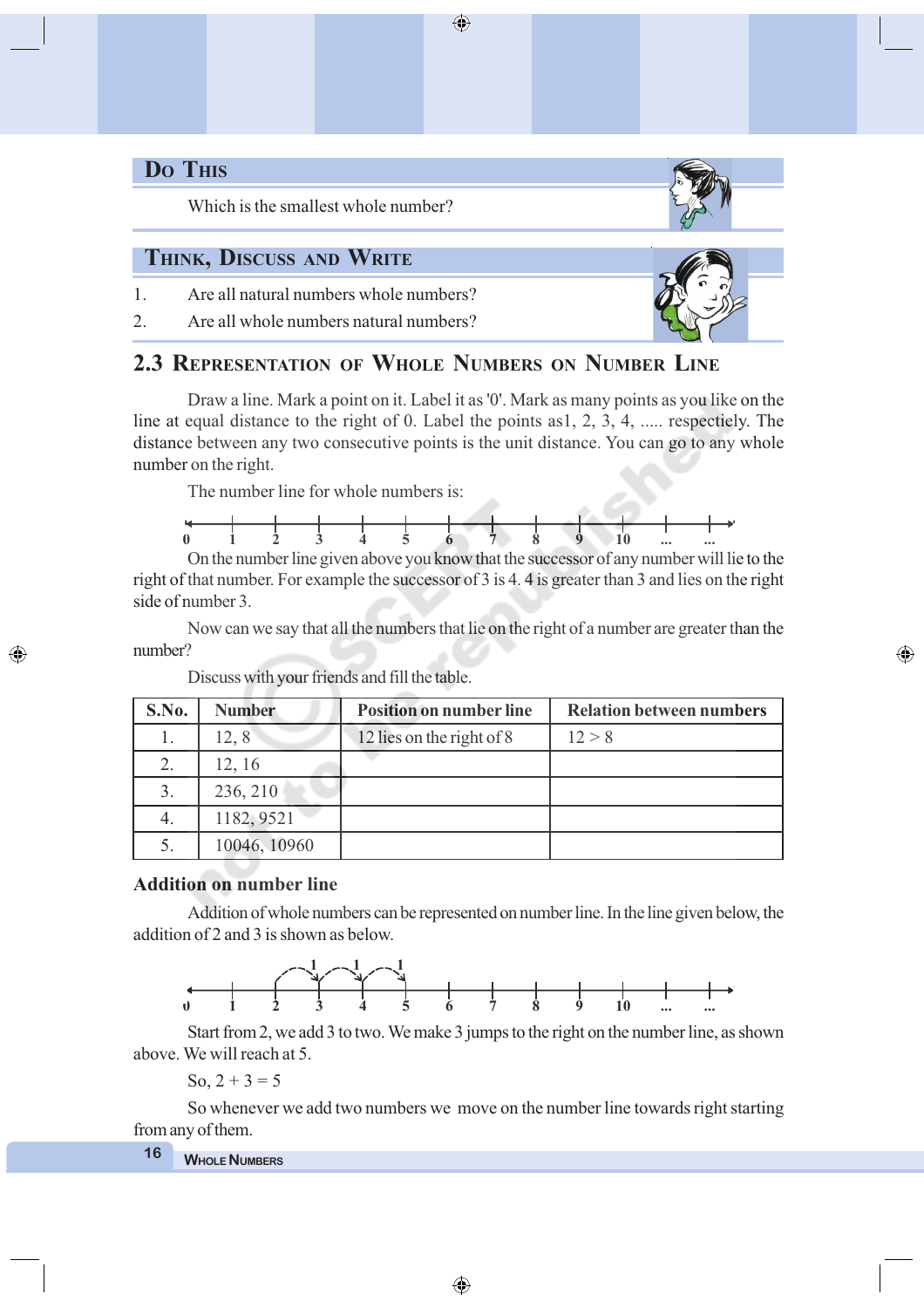#### **Subtraction on the Number Line**



⊕

Start from 6. Since we subtract 2 from 6, we take 2 steps to the left on the number line, as shown above. We reach 4. So,  $6 - 2 = 4$ . Thus moving towards left means subtraction.

# **DO THIS** Show these on number line: 1.  $5+3$  2.  $5-3$  3.  $3+5$  4.  $10+1$

#### **Multiplication on the Number Line**

Let us now consider the multiplication of the whole numbers on the number line. Let us find  $2 \times 4$ . We know that  $2 \times 4$  means taking 2 steps four times.  $2 \times 4$  means four jumps towards right, each of 2 steps.



Start from 0, move 2 units to the right each time, making 4 such moves. We will reach 8. So,  $2 \times 4 = 8$ 

#### **TRY THESE**

◈

Find the following by using number line:

- 1. What number should be deducted from 8 to get 5?
- 2. What number should be deducted from 6 to get 1?
- 3. What number should be added to 6 to get 8?
- 4. How many 6 are needed to get 30?

Raju and Gayatri together made a number line and played a game on it.



Raju asked "Gayatri, where will you reach if you jump thrice, taking leaps of 3, 8 and 5"? Gayatri said 'the first leap will take me to 3 and then from there I will reach 11 in the second step and another five steps from there to 16'.

Do you think Gayatri described where she would reach correctly?

Draw Gayatri's steps.

Play this game using addition and subtraction on this number line with your friend.

Free distribution by Government of A.P. **WHOLE <sup>W</sup>HOLE N NUMBERS UMBERS <sup>17</sup>**

⊕

◈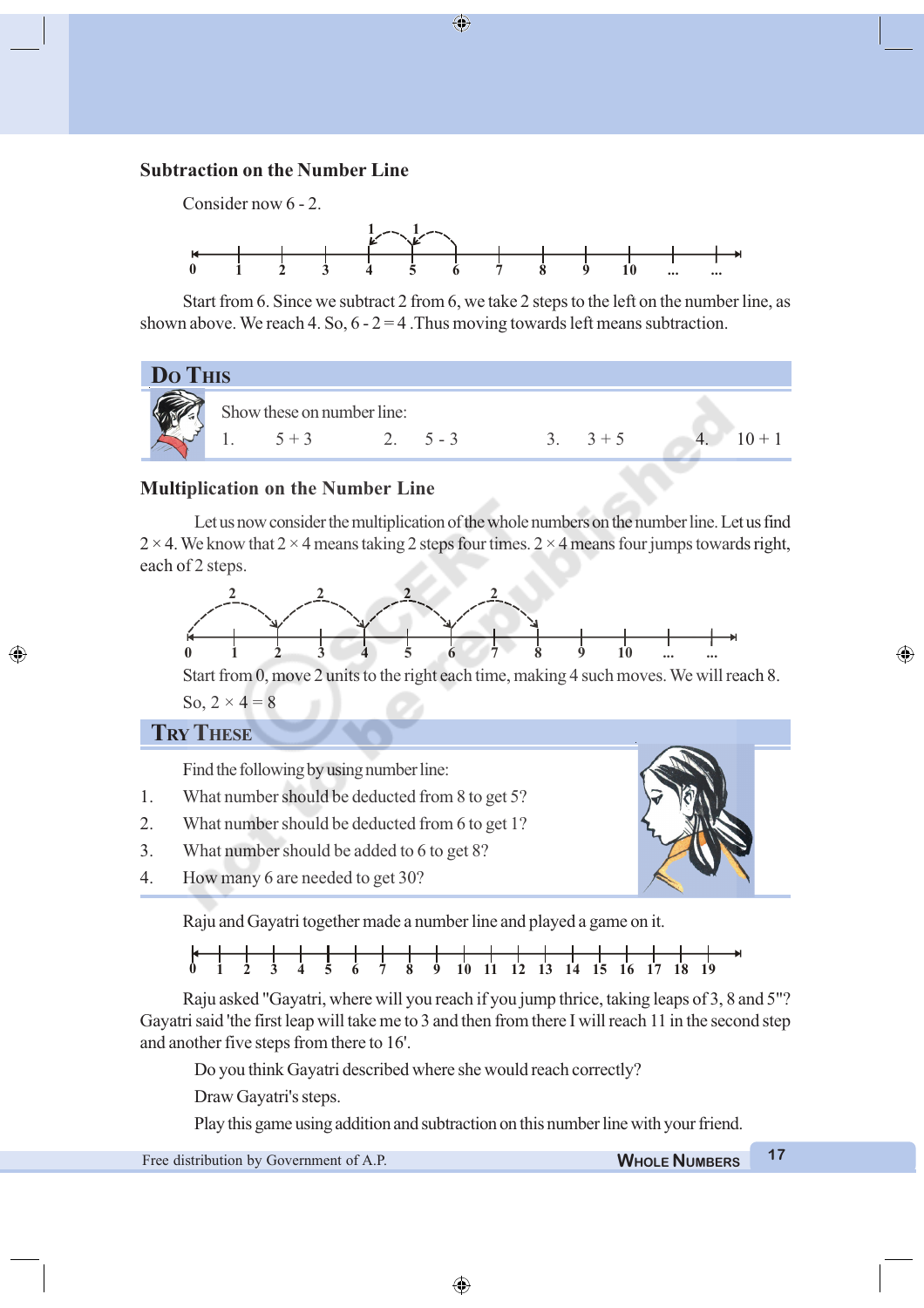◈

# **EXERCISE - 2.1**

- 1. Which of the statements are true (T) and which are false (F). Correct the false statements.
	- i. There is a natural number that has no predecessor.
	- ii. Zero is the smallest whole number.
	- iii. All whole numbers are natural numbers.
	- iv. A whole number that lies on the number line lies to the right side of another number is the greater number.
	- v. A whole number on the left of another number on the number line, is greater.
	- vi. We can't show the smallest whole number on the number line.
	- vii. We can show the greatest whole number on the number line.
- 2. How many whole numbers are there between 27 and 46?
- 3. Find the following using number line.
	- i.  $6 + 7 + 7$  ii.  $18 9$  iii.  $5 \times 3$
- 4. In each pair, state which whole number on the number line is on the right of the other number.

◈

i. 895 ; 239 ii. 1001 ; 10001 iii. 10015678 ; 284013

- 5. Mark the smallest whole number on the number line.
- 6. Choose the appropriate symbol from  $\leq$  or  $\geq$ 
	- i. 8 .......... 7 ii. 5 .......... 2
	- iii. 0 .......... 1 iv. 10 ........... 5
- 7. Place the successor of 11 and predecessor of 5 on the number line.

#### **2.4 PROPERTIES OF WHOLE NUMBERS**

Studying the properties of whole numbers help us to understand numbers better. Let us look at some of the properties.

Take any two whole numbers and add them.

Is the result a whole number? Think of some more examples and check.

Your additions may be like this:

|          |    | 5, a whole number  |
|----------|----|--------------------|
| ∩        |    | 7, a whole number  |
| 20       | 51 | 71, a whole number |
| $\Omega$ |    | 1, a whole number  |
|          |    | 0, a whole number  |
|          |    |                    |

Here, we observe that the sum of any two whole numbers is always a whole number.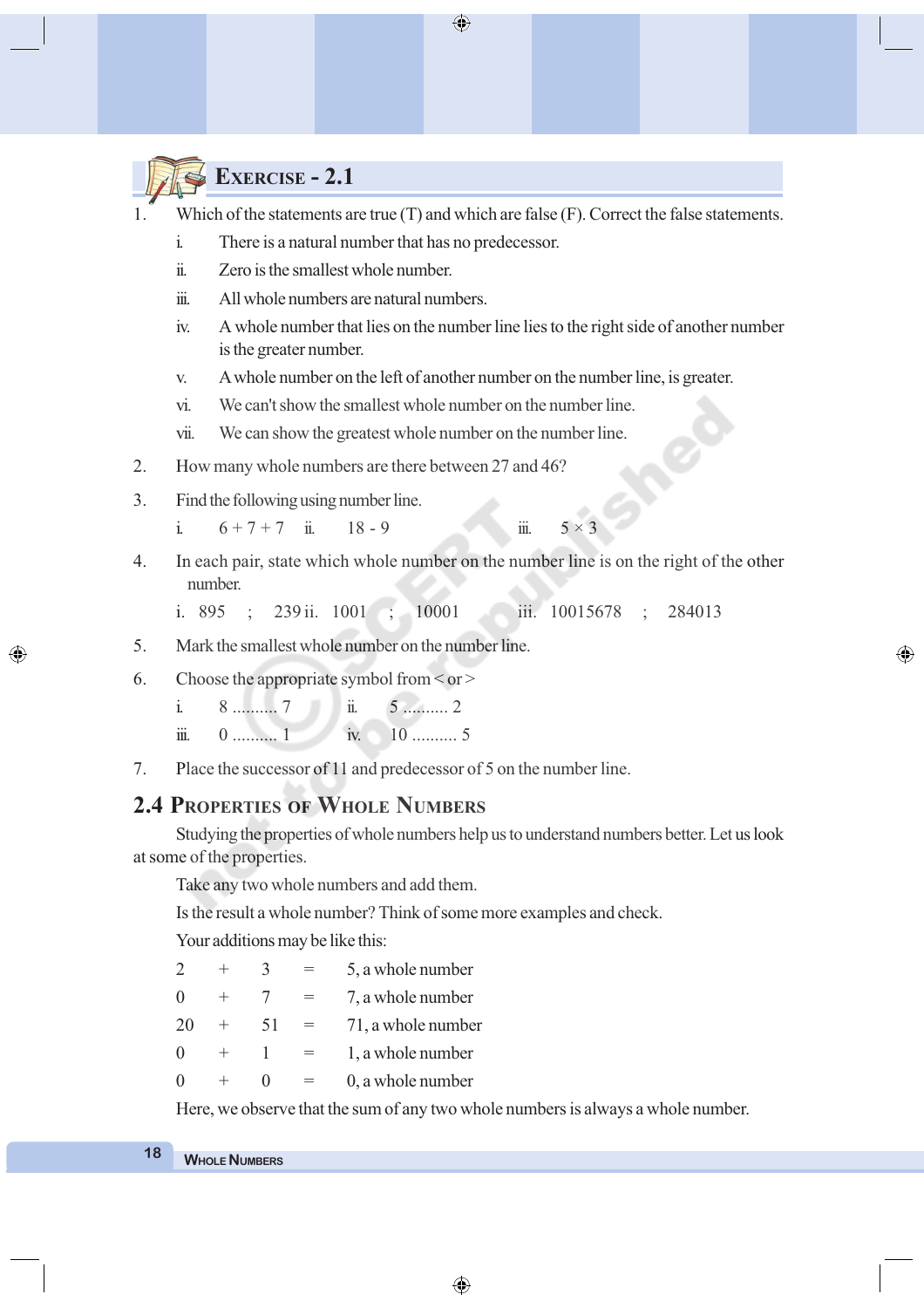Could you find any pair of whole numbers, which when added will not give a whole number? We see that no such pair exists and the collection of whole numbers is closed under addition. This property is known as the closure property of addition for whole numbers.

Let us check whether the collection of whole numbers is also closed under multiplication. Try with 5 examples.

Your multiplications may be like this:

| $\times$ |     | 30, a whole number   |
|----------|-----|----------------------|
| $\times$ |     | 0, a whole number    |
| $\times$ |     | 80, a whole number   |
| $\times$ | 100 | 1000, a whole number |
| $\times$ | 16  | 112, a whole number  |

The product of any two whole numbers is found to be a whole number too. Hence, we say that the collection of whole numbers is closed under multiplication.

We can say that whole numbers are closed under addition and multiplication.

# **THINK, DISCUSS AND WRITE**

- 1. Are the whole numbers closed under subtraction? Your subtractions may be like this:
	- $7 5 = 2$ , a whole number  $5 - 7 = ?$ , not a whole number ..... - ..... ..... ..... - ..... = ........

Take as many examples as possible and check.

2. Are the whole numbers closed under division? Now observe this table:

> $6 \div 3 = 2$ , a whole number  $5 \div 2 =$ 5  $\frac{1}{2}$  is not a whole number ..... ÷ ...... = ...... ..... ÷ ...... = ...... Confirm it by taking a few more examples.



◈

#### **Division by Zero**

◈

Let us find  $6 \div 2$ 

6 Divided by 2 means, we subtract 2 from 6 repeatedly i.e. we subtract 2 from 6 again and again till we get zero.

◈

Free distribution by Government of A.P. **WHOLE <sup>W</sup>HOLE N NUMBERS UMBERS <sup>19</sup>**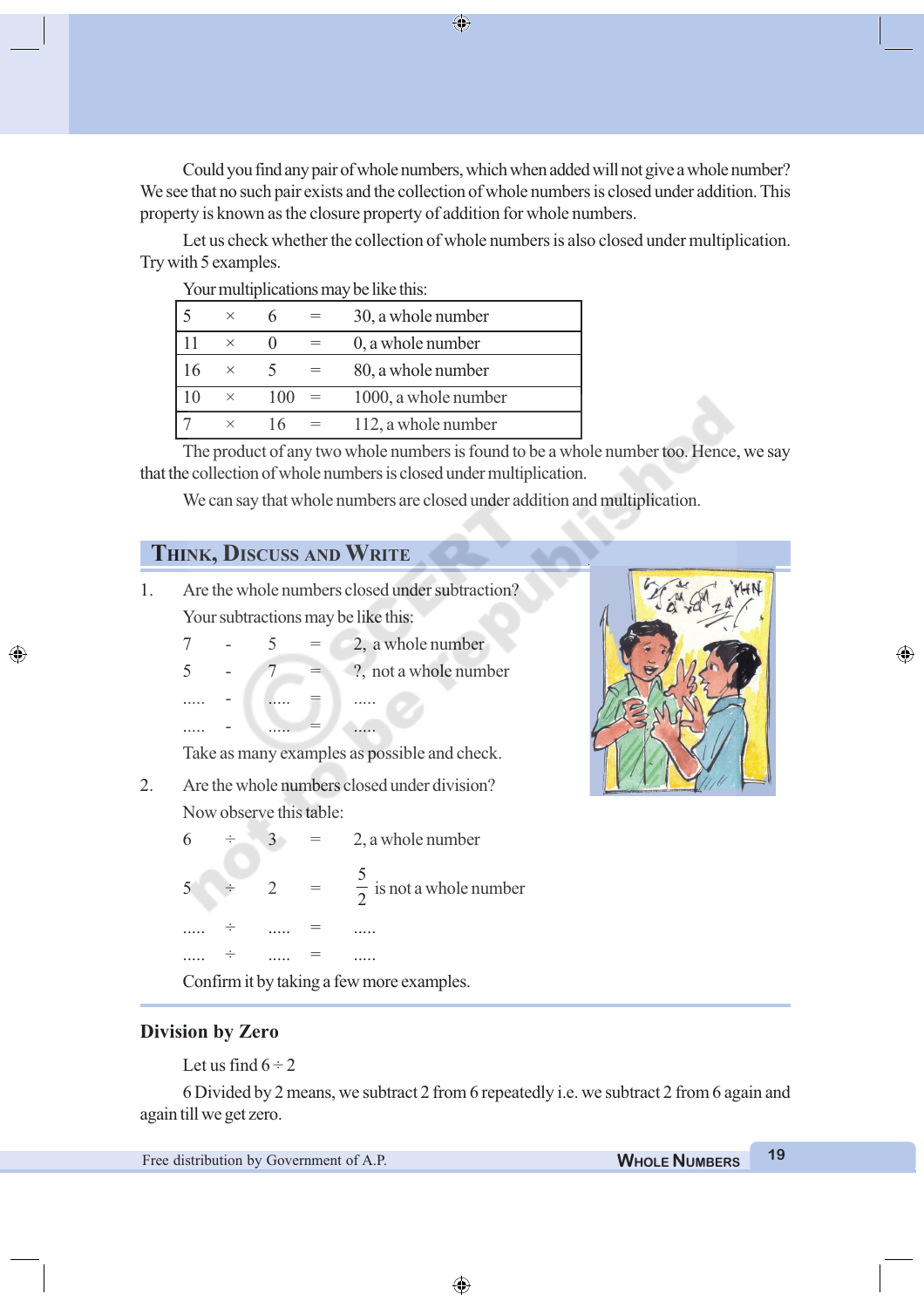$6 - 2 = 4$  once  $4 - 2 = 2$  twice  $2 - 2 = 0$  thrice So,  $6 \div 2 = 3$ Let us consider  $3 \div 0$ ,

Here we have to subtract zero again and again from 3

 $3 - 0 = 3$  once

 $3 - 0 = 3$  twice

 $3 - 0 = 3$  thrice and so on....

Will this ever stop? No. So,  $3 \div 0$  is not a number that we can reach.

So division of a whole number by 0 does not give a known number as answer.

#### **DO THIS**

◈

- 1. Find out  $12 \div 3$  and  $42 \div 7$
- 2. What would  $6 \div 0$  and  $9 \div 0$  be equal to?

#### **Commutativity of whole numbers**

Observe the following additions;

 $2 + 3 = 5$  ;  $3 + 2 = 5$ 

We see in both cases that we get 5. Look at this

$$
7 + 8 = 15 ; 8 + 7 = 15
$$

We find that  $7 + 8$  and  $8 + 7$  are also equal.

Here, the sum is same, though the order of addition of a pair of whole numbers is changed. Check it for few more examples,  $10 + 11$ ,  $25 + 10$ .

Thus it is clear that we can add two whole numbers in any order. We say that addition is commutative for whole numbers.

Observe the following figure:



⊕

We observe that, the product is same, though the order of multiplication of two whole numbers is changed.

Check it for few more examples of whole numbers, like  $6 \times 5$ ,  $7 \times 9$  etc. Do you get these to be equal too?

Thus, addition and multiplication are commutative for whole numbers.

### **<sup>W</sup>HOLE NUMBERS <sup>20</sup>**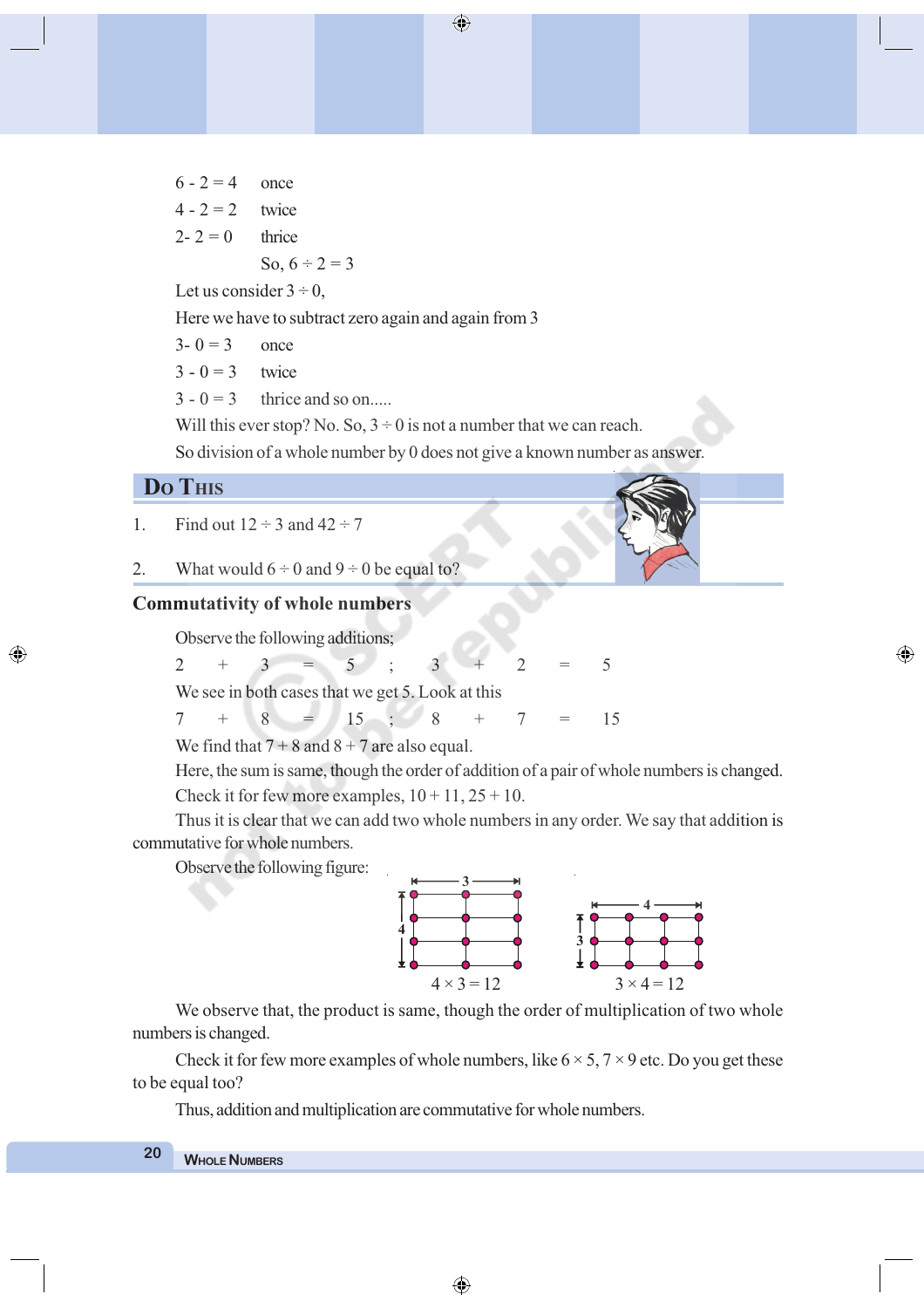# **TRY THESE**

Take a few examples and check whether -

- 1. Subtraction is commutative for whole numbers or not?
- 2. Division is commutative for whole numbers or not?

#### **Associativity of addition and multiplication**

Observe the following:

i.  $(3 + 4) + 5 = 7 + 5 = 12$  ii.  $3 + (4 + 5) = 3 + 9 = 12$ So,  $(3 + 4) + 5 = 3 + (4 + 5)$ 

In (i) we add 3 and 4 first and then add 5 to the sum and in (ii) we add 4 and 5 first and then add to the sum. But the result is the same.

⊕

This is called associative property of addition for whole numbers. Create 10 more examples and check it for them. Could you find any example where the sums are not identical?

Observe the following:

| 3x2 |                                             |            | $3 \times 2$ |  | $3 \times 2$ |   | 3x2      |  | $4 \times 3$<br>$4 \times 3$ |  |            |  |                                          |  |
|-----|---------------------------------------------|------------|--------------|--|--------------|---|----------|--|------------------------------|--|------------|--|------------------------------------------|--|
|     | O                                           | O          | Ο            |  | О            | O | $\Omega$ |  |                              |  |            |  |                                          |  |
|     | Ο                                           |            | ∩            |  | ∩            | Ο | ◠        |  |                              |  |            |  |                                          |  |
|     |                                             |            |              |  |              |   |          |  |                              |  |            |  |                                          |  |
|     | Ο                                           |            | Ο            |  |              |   |          |  |                              |  |            |  |                                          |  |
|     | $(3\times2)\times4 = (3\times2)$ four times |            |              |  |              |   |          |  |                              |  |            |  | $2 \times (4 \times 3)$ = twice of (4×3) |  |
|     |                                             | Fig. $(a)$ |              |  |              |   |          |  |                              |  | Fig. $(b)$ |  |                                          |  |

Count the number of blocks in fig. (a), and in fig. (b). What do you get? The number of blocks is the same in fig. (a) we have  $3 \times 2$  blocks in each box. So the total number of blocks is  $(3 \times 2) \times 4 = 24$ 

In fig. (b) each box has  $3 \times 4$  blocks. So the total number of blocks is  $2 \times (4 \times 3) = 24$ 

Thus,  $(3 \times 2) \times 4 = 2 \times (4 \times 3)$ 

In multiplication also, we see that the result is same.

This is associative property for multiplication of whole numbers.

We see that addition and multiplication are associative over whole numbers.

#### **DO THIS**

◈

Verify the following:

i.  $(5 \times 6) \times 2 = 5 \times (6 \times 2)$ ii.  $(3 \times 7) \times 5 = 3 \times (7 \times 5)$ 

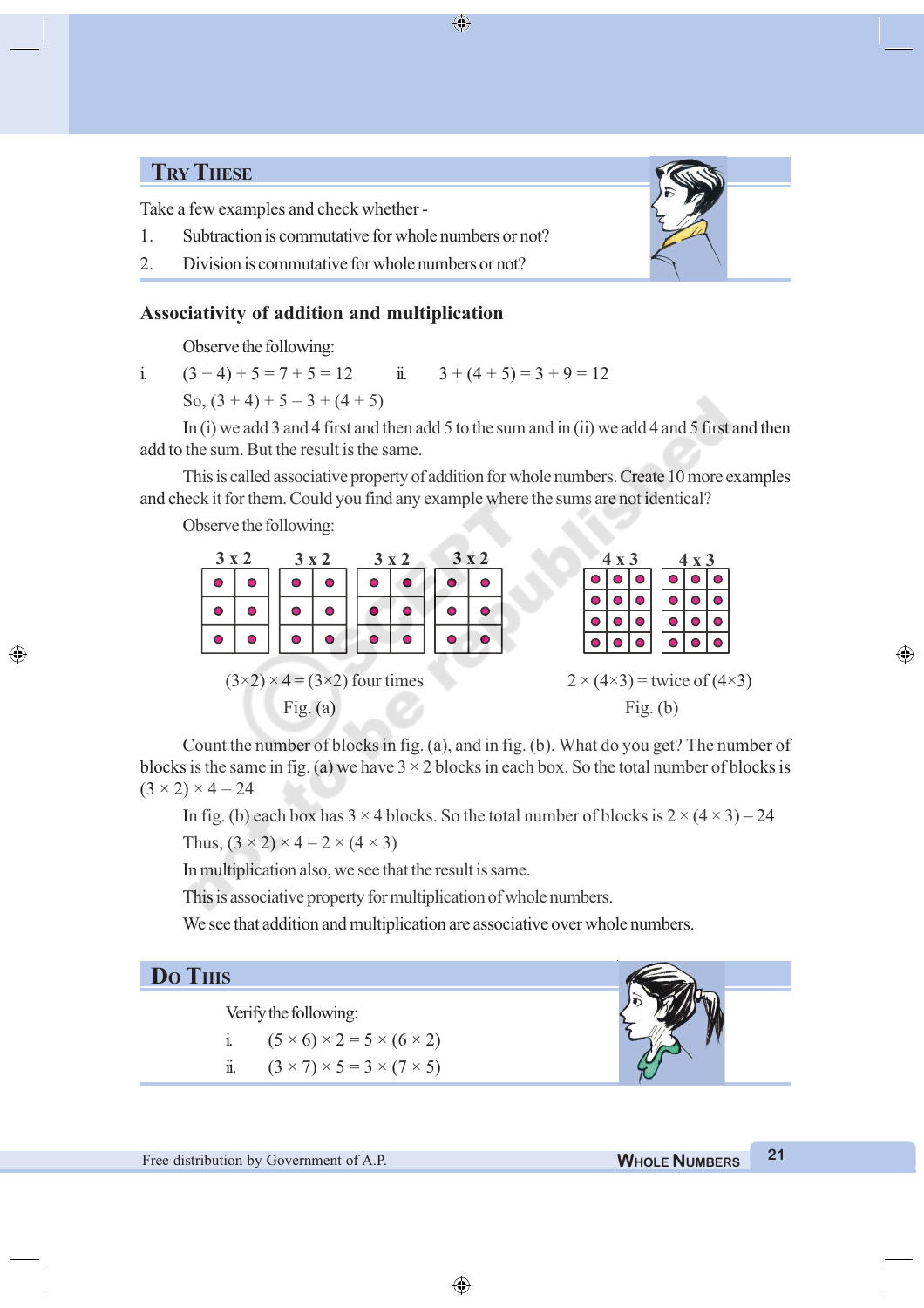*Example-1*. Find  $196 + 57 + 4$ .

*Solution*:  $196 + (57 + 4)$ 

 $= 196 + (4 + 57)$  [Commutative property]

 $= (196 + 4) + 57$  [Associative property]

 $= 200 + 57 = 257$ 

Here we used a combination of commutative and associative properties for addition.

Do you think using the commutative and associative properties made the calculations easier?

*Example-2*. Find  $5 \times 9 \times 2 \times 2 \times 3 \times 5$ *Solution*:  $5 \times 9 \times 2 \times 2 \times 3 \times 5$  $= 5 \times 2 \times 9 \times 2 \times 5 \times 3$  [Commutative property]  $= (5 \times 2) \times 9 \times (2 \times 5) \times 3$  [Associative property]  $= 10 \times 9 \times 10 \times 3$  $= 90 \times 30 = 2700$ 

Here we used a combination of commutative and associative properties for multiplication. Do you think using the commutative and associative properties made the calculations easier?

#### **DO THIS**

◈

Use the commutative and associative property to simplify the following: i.  $319 + 69 + 81$  ii.  $431 + 37 + 69 + 63$ iii.  $2 \times (71 \times 5)$  iv.  $50 \times 17 \times 2$ 

# **THINK, DISCUSS AND WRITE**

Is  $(8 \div 2) \div 4 = 8 \div (2 \div 4)$ ?

Is there any associative property for division? Check if the property holds for subtraction of whole numbers too.



⊕

#### **Observe the following**



The grid paper 5  $\times$  4 has been divided into two pieces 2  $\times$  4 and 3  $\times$  4

```
WHOLE NUMBERS 22
```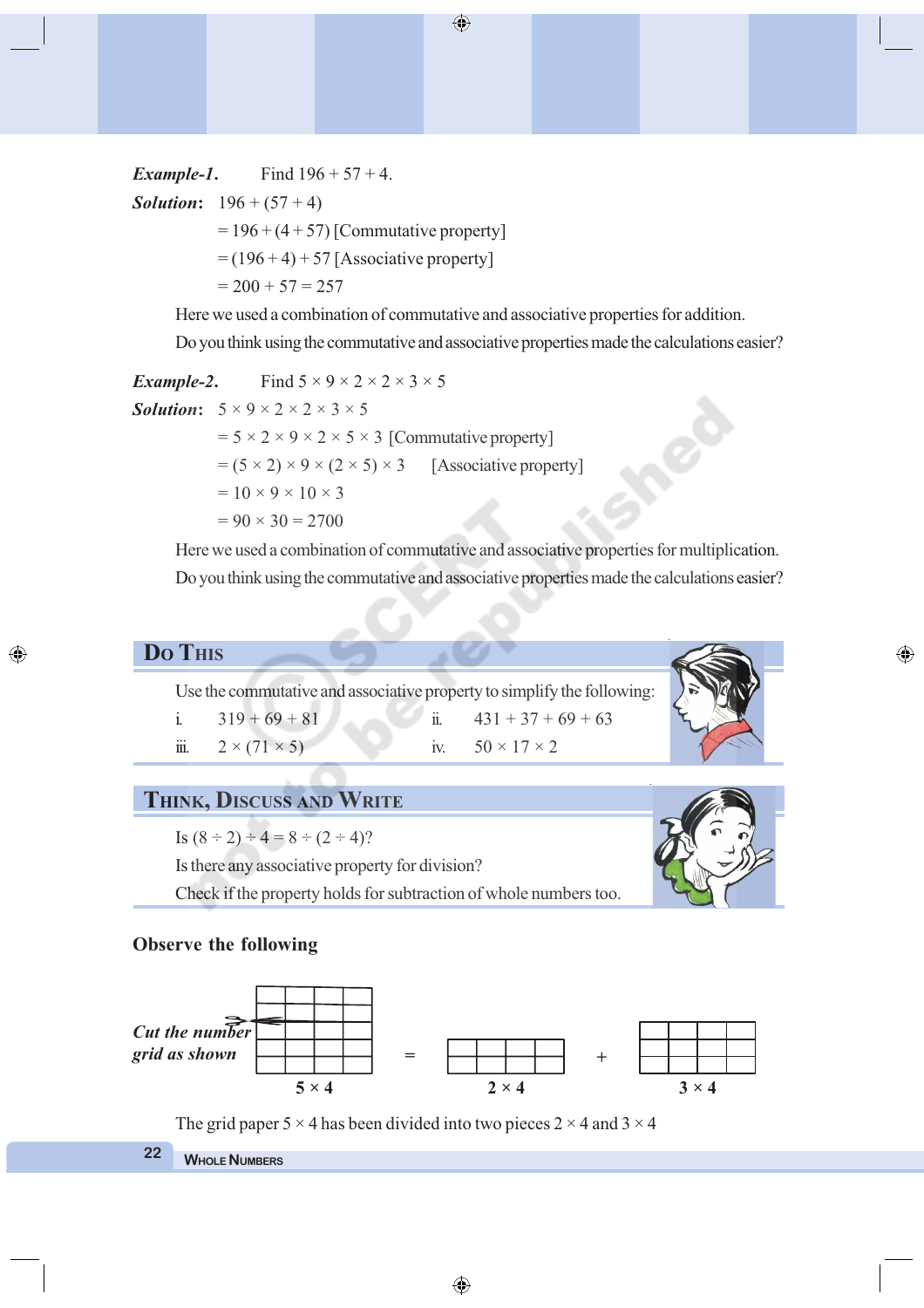Thus,  $5 \times 4 = (2 \times 4) + (3 \times 4)$  $= 8 + 12 = 20$ also since  $5 = 2 + 3$ , we have  $5 \times 4 = (2 + 3) \times 4$  Thus we can say  $(2 + 3) \times 4 = (2 \times 4) + (3 \times 4)$ 

In the same way,  $(5 + 6) \times 7 = 11 \times 7 = 77$  and

 $(5 \times 7) + (6 \times 7) = 35 + 42 = 77$ 

We see that both are equal.

This is known as distributive property of multiplication over addition.

Find using distributive property  $2 \times (5 + 6)$ ;  $5 \times (7 + 8)$ ,  $19 \times 7 + 19 \times 3$ 

| Example-3.                      | Find $12 \times 75$ using distributive property. |                                    |
|---------------------------------|--------------------------------------------------|------------------------------------|
| <b>Solution:</b> $12 \times 75$ | $= 12 \times (70 + 5)$                           | $= 12 \times (80 - 5)$             |
|                                 | $= (12 \times 70) + (12 \times 5)$ or            | $= (12 \times 80) - (12 \times 5)$ |
|                                 | $= 840 + 60 = 900$                               | $= 960 - 60 = 900$                 |

# **DO THIS**

◈

Find  $25 \times 78$ ;  $17 \times 26$ ;  $49 \times 68 + 32 \times 49$  using distributive property



⊕

#### **Identity (for addition and multiplication)**

When you add 7 and 5 you get a new whole number 12. Addition of two whole numbers gives a new whole number. But is this always so for all whole numbers?

Observe the table;

| When we add zero to a whole   |  |  |  |
|-------------------------------|--|--|--|
| number, we get the same whole |  |  |  |
| number again.                 |  |  |  |

|   | 0                |   | 2  |
|---|------------------|---|----|
| 9 | $\left( \right)$ |   | 9  |
| 0 | 11               | ᆖ | 11 |
|   | 25               | ᆖ | 25 |

Zero is called as the additive identity for whole numbers.

Consider the following table now:

|    | $\times$ | $\mathbf Q$              | $=$ | Q  |  |
|----|----------|--------------------------|-----|----|--|
| 6  | $\times$ | $\overline{\mathcal{L}}$ | $=$ | 30 |  |
| 6  | $\times$ |                          | $=$ | 24 |  |
| 5  | $\times$ |                          | $=$ | 5  |  |
| 11 | $\times$ |                          | $=$ | 11 |  |
|    | $\times$ |                          |     |    |  |

We see that when one of the two numbers being multiplied by 1, the result of multiplication is equal to the other number.

Free distribution by Government of A.P. **WHOLE <sup>W</sup>HOLE N NUMBERS UMBERS <sup>23</sup>**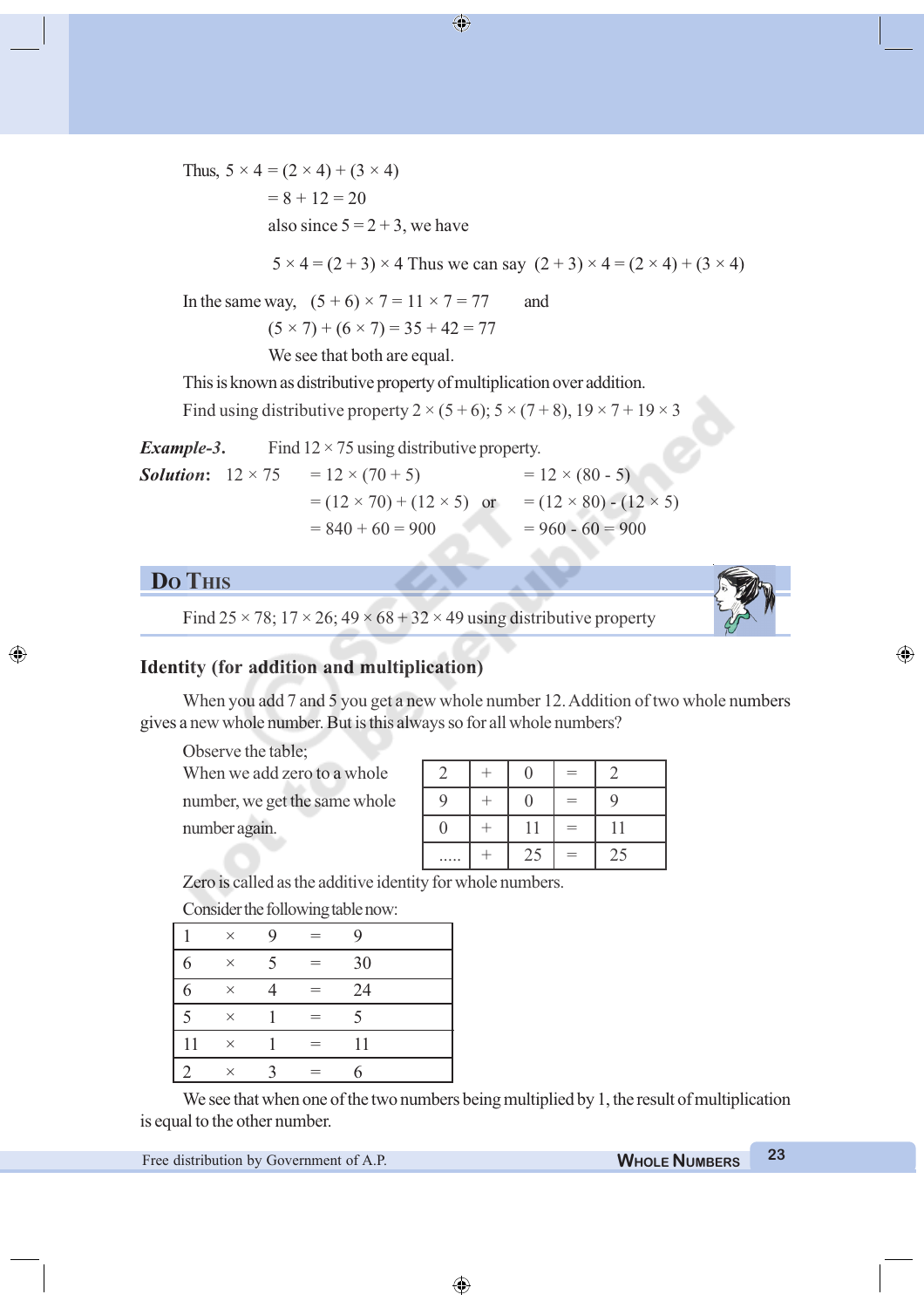We see when we multiply a whole number with 1, the product will be the same whole number .One is called the multiplicative identity for whole numbers.

 $\bigoplus$ 

|    |                        |                     |                           | <b>EXERCISE - 2.2</b>                            |     |                       |                       |                    |          |                                    |                                                                                                               |
|----|------------------------|---------------------|---------------------------|--------------------------------------------------|-----|-----------------------|-----------------------|--------------------|----------|------------------------------------|---------------------------------------------------------------------------------------------------------------|
| 1. |                        |                     |                           |                                                  |     |                       |                       |                    |          |                                    | Give the results without actually performing the operations using the given information.                      |
|    | $\mathbf{i}$           | 28                  | $\times$                  | 19                                               | $=$ | 532                   | then $19$             |                    | $\times$ | 28                                 | =                                                                                                             |
|    | $\dddot{\mathbf{u}}$ . | 1                   | $\times$                  | 47                                               | $=$ | 47                    | then $47$             |                    | $\times$ | $\mathbf{1}$                       | $=$                                                                                                           |
|    | iii.                   | a                   | $\times$                  | $\mathbf b$                                      | $=$ | $\mathbf{C}$          | then                  | $\mathbf b$        | $\times$ | a                                  | $=$                                                                                                           |
|    | iv.                    | 58                  | $^{+}$                    | 42                                               | $=$ | 100                   | then $42$             |                    | $^{+}$   | 58                                 | $=$                                                                                                           |
|    | V.                     | 85                  | $^{+}$                    | $\overline{0}$                                   | $=$ | 85                    | then                  | $\overline{0}$     | $\pm$    | 85                                 | =                                                                                                             |
|    | $\overline{vi}$ .      | a                   | $^{+}$                    | $\mathbf b$                                      | $=$ | d                     | then                  | $\mathbf b$        | $\pm$    | a                                  | $=$                                                                                                           |
| 2. |                        |                     |                           | Find the sum by suitable rearrangement:          |     |                       |                       |                    |          |                                    |                                                                                                               |
|    | i.                     |                     |                           | $238 + 695 + 162$                                |     | $\ddot{\mathbf{1}}$ . |                       |                    |          | $154 + 197 + 46 + 203$             |                                                                                                               |
| 3. |                        |                     |                           | Find the product by suitable rearrangement.      |     |                       |                       |                    |          |                                    |                                                                                                               |
|    | $\mathbf{i}$           |                     | $25 \times 1963 \times 4$ |                                                  |     |                       | ii.                   |                    |          | $20 \times 255 \times 50 \times 6$ |                                                                                                               |
| 4. |                        |                     |                           | Find the value of the following:                 |     |                       |                       |                    |          |                                    |                                                                                                               |
|    | $\mathbf{i}$ .         |                     |                           | $368 \times 12 + 18 \times 368$                  |     |                       | $\ddot{\mathbf{1}}$ . |                    |          |                                    | $79 \times 4319 + 4319 \times 11$                                                                             |
| 5. |                        |                     |                           | Find the product using suitable properties:      |     |                       |                       |                    |          |                                    |                                                                                                               |
|    | $\mathbf{i}$           |                     | $205 \times 1989$         |                                                  |     | ii.                   |                       | $1991 \times 1005$ |          |                                    |                                                                                                               |
| 6. |                        |                     |                           |                                                  |     |                       |                       |                    |          |                                    | A milk vendor supplies 56 liters of milk in the morning and 44 liters of milk in the evening                  |
|    |                        |                     |                           |                                                  |     |                       |                       |                    |          |                                    | to a hostel. If the milk costs $\bar{z}$ 30 per liter, how much money he gets per day?                        |
| 7. |                        |                     |                           |                                                  |     |                       |                       |                    |          |                                    | Chandana and Venu purchased 12 note books and 10 note books respectively. The cost                            |
|    |                        |                     |                           |                                                  |     |                       |                       |                    |          |                                    | of each note book is $\bar{\mathbf{\mathsf{z}}}$ 15, then how much amount should they pay to the shop keeper? |
| 8. | $\mathbf{i}$ .         | Match the following |                           | $3+1991+7=3+7+1991$                              |     |                       |                       | $\mathbf{I}$       |          |                                    | a. Additive identity                                                                                          |
|    | $\ddot{\mathbf{u}}$ .  |                     |                           | $2 \times 68 \times 50 = 2 \times 50 \times 68$  |     |                       |                       | 1                  |          |                                    | b. Multiplicative identity                                                                                    |
|    | iii.                   | $\mathbf{1}$        |                           |                                                  |     |                       |                       |                    |          |                                    | c. Commutative under addition                                                                                 |
|    | IV.                    | $\overline{0}$      |                           |                                                  |     |                       |                       | J.                 |          |                                    | d. Distributive property of multiplication                                                                    |
|    |                        |                     |                           |                                                  |     |                       |                       |                    |          | over addition                      |                                                                                                               |
|    | V.                     |                     |                           | $879\times(100+30) = 879\times100+879\times30$ [ |     |                       |                       |                    |          |                                    | e. Commutative under multiplication                                                                           |

 $\bigoplus$ 

# **2.4 PATTERNS IN WHOLE NUMBERS**

We shall try to arrange numbers in elementory shapes made up of dots. The dots would be placed on a grid with equidistant points along the two axes. The shapes we would make are (i) a line (ii) a rectangle (iii) a square and (iv) a triangle. Every number should be arranged in one of these shapes. No other irregular shape is allowed.

◈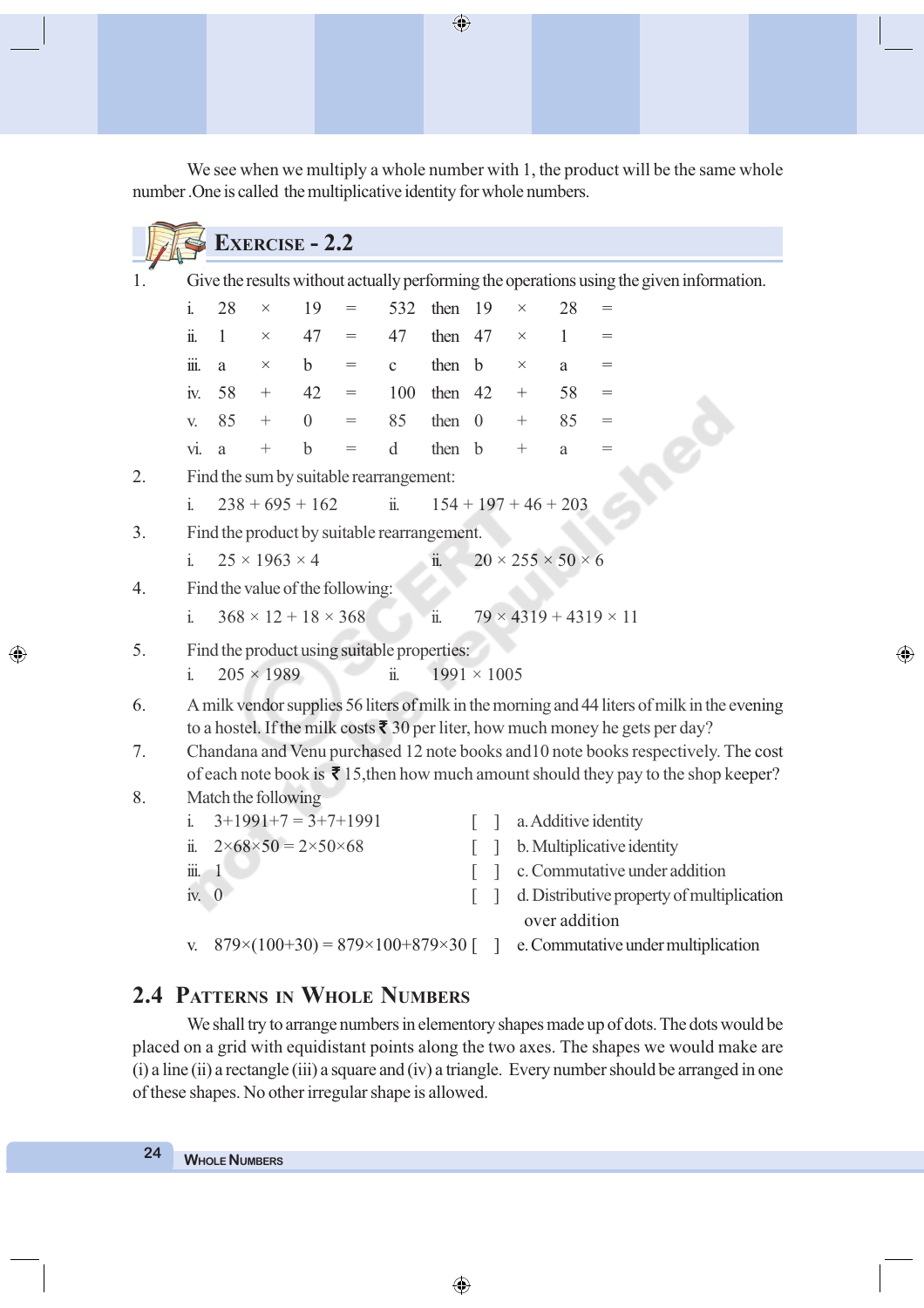$\bigcirc$ 

Whole numbers can be shown in elementary shapes made up of dots, observe the following.

• Every number can be arranged as a line

The number 2 is shown as  $\bullet \bullet$ 

The number 3 is shown as  $\bullet \bullet \bullet$  and so on.

Some numbers can also be shown as rectangle.

For example,

◈

The number 6 can be shown as  $\bullet \bullet \bullet$ 

In this rectangle observe that there are 2 rows and 3 columns.

Some numbers like 4 or 9 can also be arranged as squares.

|                     | 000   |
|---------------------|-------|
| 0 <sup>o</sup>      | 000   |
| $\bullet$ $\bullet$ | 0.0.0 |

What are the other numbers that form squares like this? We can see a pattern here.

 $4 = 2 \times 2$  this is a perfect square.

 $9 = 3 \times 3$  this is also a perfect square.

What will be the next number which can be arranged like a square?

Easily we can observe that  $4 \times 4 = 16$  and 16 is the next number which is also a perfect square.

Find the next 3 numbers that can be arranged as squares?

Tues.

Give 5 numbers that can be arranged as rectangles that are not squares.

Some numbers can also be arranged as triangles.

| $\mathcal{R}$ |                | 6 |                | $\circ$ $\circ$ |
|---------------|----------------|---|----------------|-----------------|
|               | 0 <sup>o</sup> |   | 0 <sub>0</sub> |                 |

Note that the arrangement as a triangle would have its two sides equal. The number of dots from the bottom row can be like 4, 3, 2, 1. The top row always contains only one dot, so as to make one vertex.

What is the next possible triangle? And the next.

Do you observe any pattern here? Observe the number of dots in each row and think about it. Now complete the following table:

| <b>Number</b> | Line | Rectangle      | <b>Square</b>  | <b>Triangle</b> |
|---------------|------|----------------|----------------|-----------------|
|               | Yes  | No             | N <sub>0</sub> | No              |
|               | Yes  | N <sub>0</sub> | N <sub>0</sub> | Yes             |
|               | Yes  | Yes            | Yes            | No              |
|               |      |                |                |                 |
|               |      |                |                |                 |
|               |      |                |                |                 |

⊕

◈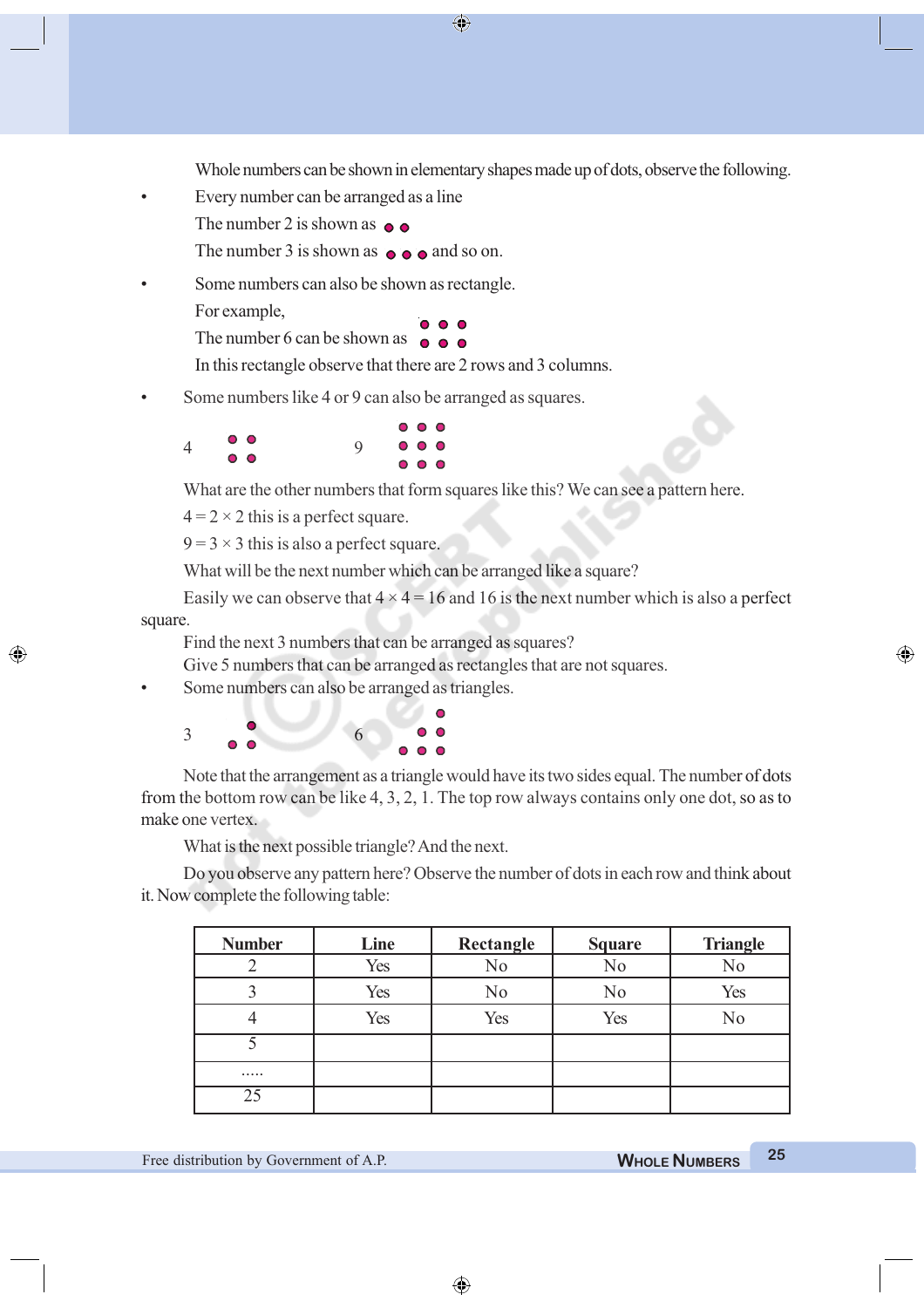# **TRY THESE**

- 1. Which numbers can be shown as a line only?
- 2. Which numbers can be shown as rectangles?
- 3. Which numbers can be shown as squares?
- 4. Which numbers can be shown as triangles? eg. 3, 6, .....

#### **Patterns of numbers**

◈

We can use patterns to guide us in simplifying processes. Study the following:

- 1.  $296 + 9 = 296 + 10 1 = 306 1 = 305$
- 2.  $296 9 = 296 10 + 1 = 286 + 1 = 287$
- 3.  $296 + 99 = 296 + 100 1 = 396 1 = 395$
- 4.  $296 99 = 296 100 + 1 = 196 + 1 = 197$

Let us see one more pattern:

- 1.  $65 \times 99 = 65 (100 1) = 6500 65 = 6435$
- 2.  $65 \times 999 = 65 (1000 1) = 65000 65 = 64935$
- 3.  $65 \times 9999 = 65 (10000 1) = 650000 65 = 649935$
- 4.  $65 \times 99999 = 65 (100000 1) = 6500000 65 = 6499935$ and so on.

Here, we can see a shortcut to multiply a number by numbers of the form 9, 99, 999, ..... This type of shortcuts enable us to do sums mentally.

Observe the following pattern: It suggests a way of multiplying a number by 5, 15, 25, .....

(You can think of extending it further).

|  | a. $46 \times 5 = 46 \times \frac{10}{2} = \frac{460}{2} = 230 = 230 \times 1$ |
|--|--------------------------------------------------------------------------------|
|  | b. $46 \times 15 = 46 \times (10 + 5)$                                         |
|  | $= 46 \times 10 + 46 \times 5 = 460 + 230 = 690 = 230 \times 3$                |
|  | c. $46 \times 25 = 46 \times (20 + 5)$                                         |
|  | $= 46 \times 20 + 46 \times 5 = 920 + 230 = 1150 = 230 \times 5$               |

Can you think of some more examples of using such processes to simplify calculations.



◈



⊕

 $\bigoplus$